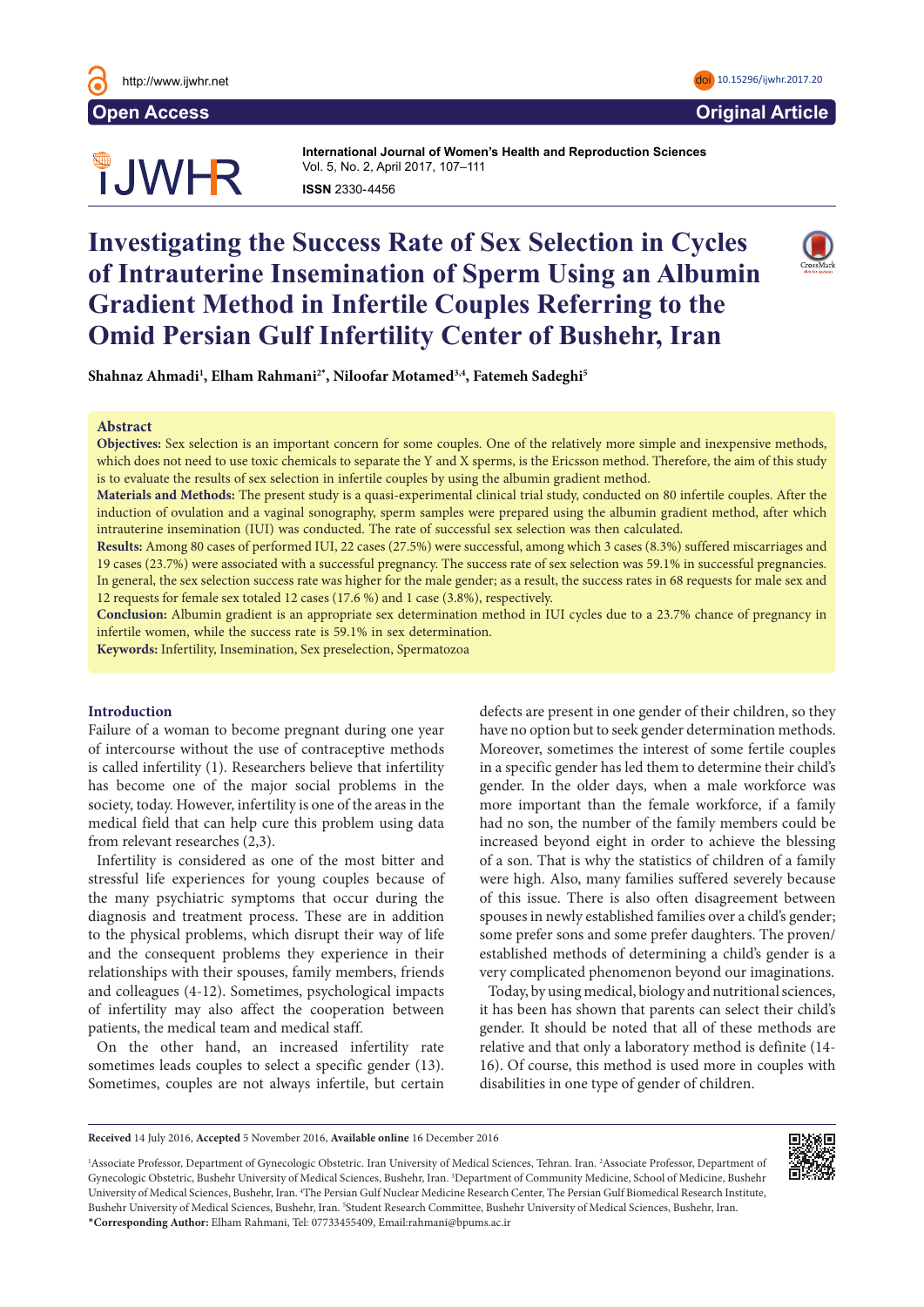#### **Materials and Methods**

This study was a semi-experimental clinical trial, which was conducted on infertile couples who wanted to determine the gender of their child and who were referred to the Bushehr Omid Persian Gulf Infertility Center and Abolfazle Clinic from October 2015 to January 2016. All patients signed an informed written consent. The study was approved by the ethical committee of Bushehr University of Medical Science. The inclusion criteria included a patient being aged between 20 and 40 years, the opening of the fallopian tubes on the HSG or laparoscopy, normal semen analysis test, a request to determine the gender and the desire to enter the study. The exclusion criteria included medical illnesses such as thyroid disorders, increased prolactin and other endocrine diseases and uterine problems, such as myoma and polyps. Primary or secondary infertility and years of infertility were not considered effective in this study; although those patients who were eligible for in vitro fertilization (IVF) or intracytoplasmic sperm injection (ICSI) were not included in this study.

After the initial sonography and from the third to the seventh day of menstruation, the patient was instructed to take 2 tablets of letrozole (Femara, Novartis, Canada) orally, every day. On the eighth and ninth days, 75-150 units of Gonal F (Gonal f, Serono, Aubnne, Switzerland) were subcutaneously injected. On the tenth day, a vaginal ultrasonography was done and then ultrasonographies were repeated every other day, depending on the growth of the follicles. When 1-3 follicles of 19-24 mm in size were seen during the transvaginal sonography, 10 000 units of HCG (Pregnyl, Organon, Oss, Netherlands) were administered through an intramuscular injection (IM). Semen samples were taken 36 hours after this and the following additional steps were carried out on the samples.

Semen samples were collected by using the self-excited method in disposable sterile containers and then kept at a temperature of 37°C.The status of the seminal fluid macroscopic parameters, including volume, agglutination and consistency became clear by accessing the World Health Organization (WHO). Afterwards, concentration, type and percentage of motility of sperms were determined using a Makler Chamber. Giemsa staining was used to investigate the sperm morphology and concentration of round cells and 100 sperms, along with non-sperm cells that were fragmented among them.

Two to three milliliters of seminal fluid was poured into a Fanconi tube and albumin-free (pre-heated) Hams F10 medium was added in the same value. The mixture was later centrifuged at 2000 rpm for 10 minutes. The supernatant was discarded and 2 mL of Hams was added into it. Sperms containing X and Y chromosomes were separated using albumin gradient in the following manner:

1. Four milliliters of heated human albumin 10% (at the laboratory temperature) was equally added into four small Falcon tubes, into each of which 0.5 mL sperm solution prepared beforehand was added and placed for 30 minutes at 37°C.

- 2. 0.5 ml of sediment was gently removed from each tube. Due to the presence of albumin 10% and 37°C for 30 minutes, motile sperms were deposited and a sample was taken from the deposited part.
- 3. Four small Falcon tubes were used and 0.5 mL 20% albumin and then 1 m of 12.5 albumin was added to each tube. Finally, 0.5 of sperm solution from the previous step was added and maintained for 45 minutes at 37°C.

Thirty-six hours after the HCG injection and preparation of seminal fluid on the day of intrauterine insemination (IUI), the child's sex was selected for each of the couples. Finally, the success rate of the sex selection by using the albumin gradient technique for sperm separation in IUI cycles was studied. All the information, including the couples' ages, sperm motility, sperm morphology, number of sperm, the expected and actual gender of the fetus and the number of cycles, was collected in the data form and the analysis was carried out.

#### **Results**

Eighteen couples were included in the study. The minimum and maximum age for the women ranged between 20 and 40 years and their average age was  $30.95 \pm 5.02$ . There was at least one previous pregnancy in 63.3% of cases and a primary pregnancy only accounted for 36.7% of cases (Table 1).

A total of 85% (68 couples) desired to have a son, while 15% (12 couples) desired to have a daughter, respectively. Among the 80 couples, 58 cases (72.5%) experienced an unsuccessful IUI and 22 cases (27.5%) had a successful IUI, among which 3 cases (8.3%) suffered abortion and 19 cases (23.7%) experienced successful pregnancy (Table 2).

Considering the 22 successful IUI cases (including 3 cases of abortion), the success rate of sex selection was 59.1%. Among the 19 cases of successful pregnancy, sex selection was successful in 13 cases (68.4%, 95% CI: 43.44-87.42) and was unsuccessful in 6 cases (31.6%).

**Table 1.** Demographic Of Infertile Couples Referring to Omid Persian Gulf Infertility Center for Sex Selection

| Variable                       | Mean ± SD        | Min          | Max |
|--------------------------------|------------------|--------------|-----|
| Age                            | $30.95 \pm 5.02$ | 19           | 40  |
| Number of previous pregnancies | $1.05 \pm 0.95$  | <sup>n</sup> | 4   |
| Number of IUI cycles           | $1.18 \pm 0.41$  |              | З   |

**Table 2.** The Results of IUI for Sex Selection in Infertile Couples Referring to Omid Persian Gulf Infertility Center for Sex Selection

| Variable            | <b>Number</b> | Percent |  |
|---------------------|---------------|---------|--|
| <b>Expected boy</b> | 68            | 85      |  |
| Expected girl       | 12            | 15      |  |
| Obtained boy        | 15            | 18.75   |  |
| Obtained girl       | 4             | 5       |  |
| <b>IUI</b> success  | 22            | 27.5    |  |
| Miscarriage         | 3             | 3.8     |  |

108 | International Journal of Women's Health and Reproduction Sciences, Vol. 5, No. 2, April 2017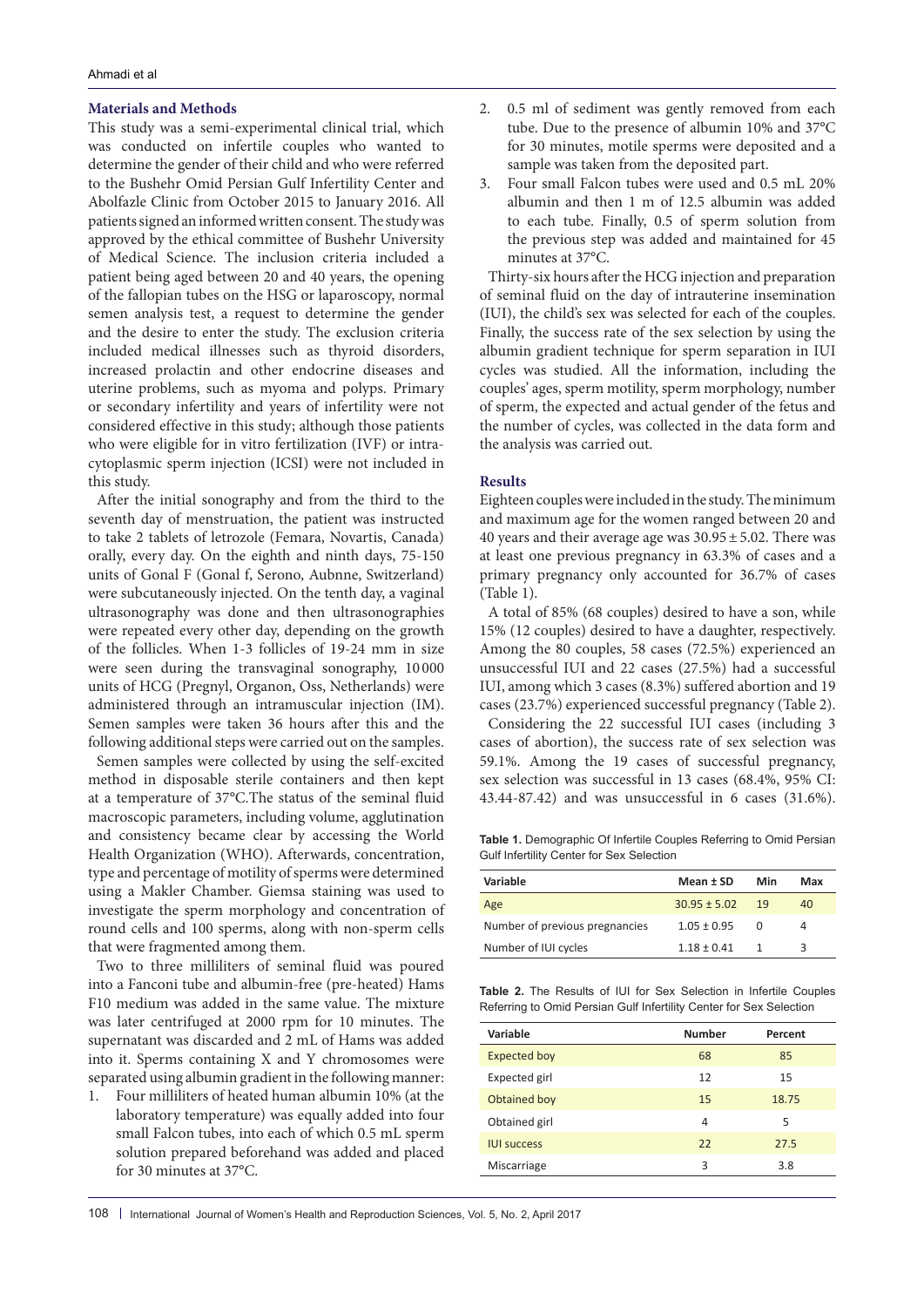However, the overall success rate of 13 out of 80 couples, considering both the success rate in conducting IUI and pregnancy success rate, was 16.25% (95% CI: 8.24-26.18). In all 80 cases, the success rate was higher for the male gender. As such, in 68 requests for a male gender and 12 requests for a female gender, 12 cases (17.6 %) and 1 case (3.8%) were successfully determined. Also, among 19 successful pregnancies, out of the 15 male-requested cases, 12 (80%) were successful, whereas out of the 4 female-requested cases, 1 (25%) was successful. There was no significant difference between the two successful and unsuccessful IUI groups in terms of the mean number of previous pregnancies  $(P=0.68)$ , the percentage of sperm with normal morphology  $(P=0.50)$  and the number of cycles of IUI ( $P = 0.98$ ; Table 3). However, the sperm count in successful IUI group was significantly higher than the unsuccessful group  $(P=0.035)$ .

Considering the level of normal sperm by as much as 40 million, the percentage of sperms counted over 40 million was not significantly different between the two groups  $(P=1)$ . Also, the two groups in terms of sperm motility (*P*=0.34) and the number sperms, which moved forward (*P*=1), was not significantly different (Table 4).

#### **Discussion**

In the present study, which was conducted to investigate the success rate of the albumin gradient method in selecting the sex of the fetus, 80 infertile couples who wanted to determine the sex of their unborn child were entered into the study. Finally, 58 failed cases and 3 cases of abortion from the remaining 22 cases occurred. The sample size in this study was higher than that of other studies, which, in turn, creates a broader and more accurate scope of information. Also, the possibility of errors in this sample size is lower, as it is easier to achieve the desired results. However, in the study conducted by the Center of Hong Kong (17) using the Ericsson method, 18 patients were studied, regardless of the 4 cases that resulted in

an abortion; the sample size has been decreased and, in turn, this affects the results obtained. In another study, Nasresfahani et al (18) studied 45 couples and, in another study by Khalili et al (19), the sample size was equal to 32 subjects. Thus, according to the results of various studies, a smaller sample size is effective in achieving the desired results.

In the present study, the letrozole tablet, which is effective in sex determination, has been used for patients on days 3 to 7 of their menstruation period. In his study, Silverman et al (20) used clomiphene citrate during ovulation, which increases the chance of delivering female infants. Lighter sperms (Y sperm) in the albumin gradient technique produces much faster cross-human albumin layers than X sperms (HAS) and are deposited in test tubes (21). Researchers believe that the albumin gradient technique is a good method because it does not use chemicals to separate sperms and the fetus is not manipulated. On the other hand, many researchers including (17,21,22) confirmed the effectiveness of this method, especially in determining the male gender. Meanwhile, other researchers believed that this method was ineffective (17,23). However, Fugger's study suggests that the health of the baby after delivery has been confirmed by this method (24). In subjects aged between 20 to 40 years, the results showed that there was no significant difference between successful and unsuccessful groups, which was not referred to in other studies. Other findings that showed no significant differences between the successful and unsuccessful groups included the percentage of sperm with normal morphology. The number of cycles and sperm count was the only factor that was different in the two groups in this study and was not mentioned in other studies.

The above-mentioned factors suggest the accuracy and extent of our study, which are indicative of the superiority of our study compared with other studies. Another factor, which was investigated in the present study, was

**Table 3.** The Comparison of 2 Groups of Patients in Infertile Couples Referring to Omid Persian Gulf Infertility Center for Sex Selection

| Variable                     | <b>IUI Successful</b><br>(Mean ± SD) | <b>IUI Unsuccessful</b><br>(Mean ± SD) | t/z     | P Value |
|------------------------------|--------------------------------------|----------------------------------------|---------|---------|
| Age                          | $31.31 + 3.35$                       | $30.88 + 5.29$                         | $-0.27$ | 0.78    |
| Number of previous pregnancy | $0.92 \pm 0.86$                      | $1.07 + 0.97$                          | $-0.41$ | 0.68    |
| Number of IUI cycles         | $1.23 + 0.59$                        | $1.16 \pm 0.37$                        | $-0.02$ | 0.98    |

**Table 4.** The Comparison Of the 2 Groups of Patients Regarding Quality Indicators of Sperm Analysis Infertile Couples Referring to Omid Persian Gulf Infertility Center for Sex Selection

| Variable                                     |          | <b>Successful Group</b> | <b>Unsuccessful Group</b> | v <sup>2</sup> | $P$ Value <sup>a</sup> |
|----------------------------------------------|----------|-------------------------|---------------------------|----------------|------------------------|
| Sperm count                                  | Normal   | 12(16.2%)               | 62 (83.8%)                |                |                        |
|                                              | Abnormal | 1(16.7%)                | 5(83.3%)                  | -              |                        |
| Sperm motility                               | Normal   | 13 (18.1%)              | 59 (81.9%)                |                | 0.34                   |
|                                              | Abnormal | 0                       | 8                         |                |                        |
| Forward movement                             | Normal   | 1(16.5%)                | 66(83.5%)                 |                |                        |
|                                              | Abnormal | $\mathbf{0}$            |                           | -              |                        |
| $\lambda$ Ficher over $\lambda$ to $\lambda$ |          |                         |                           |                |                        |

a Fisher exact test.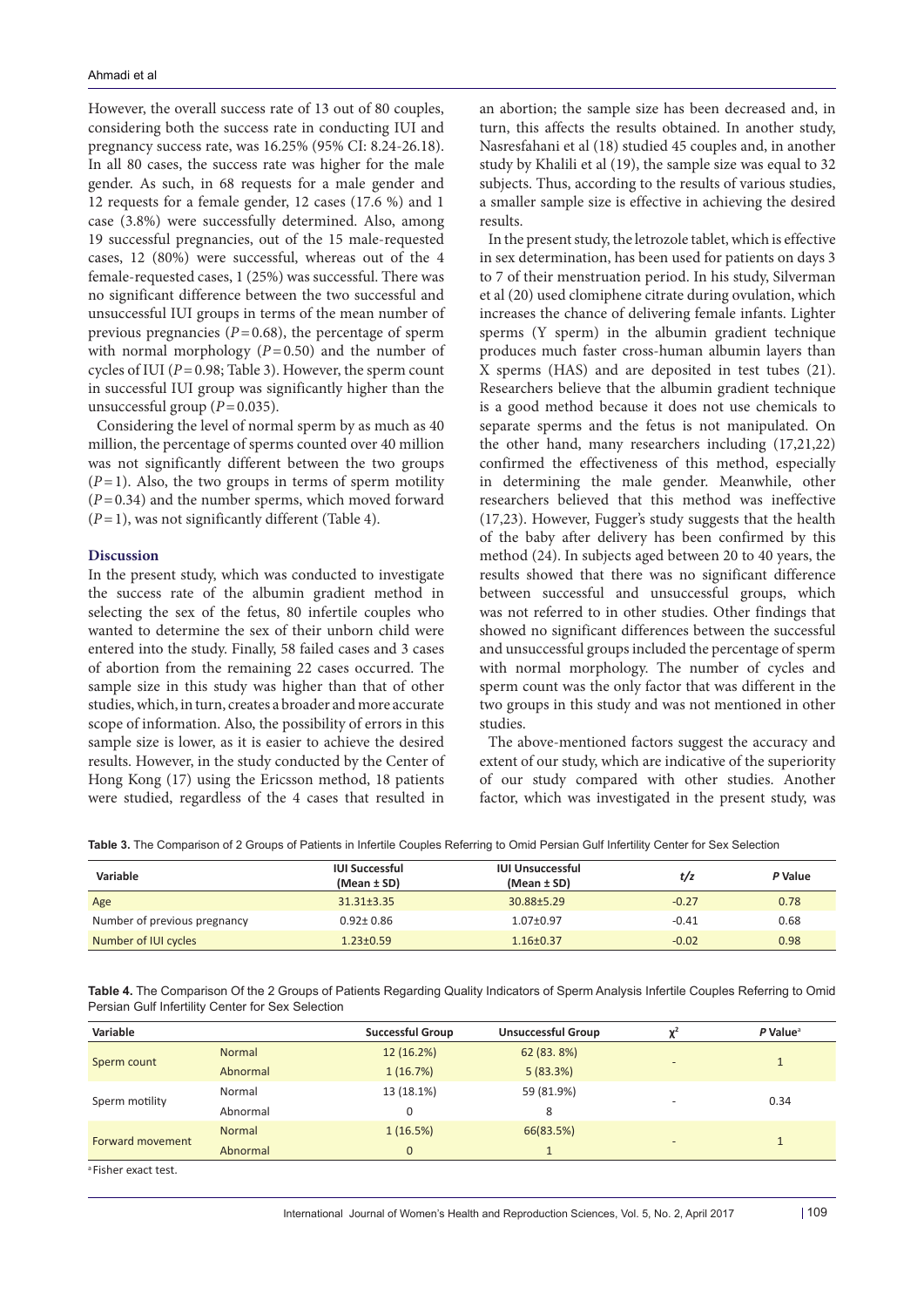the history and number of pregnancies, which was not referred to in other studies, except in the study of Khalili et al (19), and this factor is also important in achieving the desired result. The reproductive ability was another factor that was referred to only in the study by Nasresfahani et al (18), who showed that 80% and 54.4% of infertile and fertile women could achieve their desired results. Among the factors that were studied include the rate of successful pregnancy, which was reported to be 21.8% and 16% in the studies of Khalili et al (19) and Al-Dujaily and Al-Dahan (25), respectively. However, the same rate was 23.7% in our study, which is higher than the amount in the abovementioned researches.

The last factor that was analyzed here was the success rate of sex determination, regardless of IUI failure and abortion cases. In the study of Silverman et al, the female birth rate was 74% (20), which is very similar to that of Kalfoglou et al (26). In a study by Nasresfahani, male birth rates in infertile and fertile couples were 54.4% and 80%, respectively (18); in the study of Khalili et al, however, the success rate of achieving male deliveries was recorded at 71.4% (19). In a study by a Hong Kong study center, the success rate of achieving a male sex was 80%, which is equal to the rate reported by fertile couples in Nasresfahani et al (18) and the Hong Kong study (17). In Kalfoglou et al reported that the male and female birth rate was 78% and 55%, respectively (26). However, Al-Dujaily and Al-Dahan reported 76.64% and 23.36% as birth rates for male and female genders, respectively (25). The results of the present study showed that the achievement to male and female genders was 80% and 25%, respectively, which was similar to the results obtained by Al-Dujaily and Al-Dahan (25).

#### **Conclusion**

The albumin gradient is an appropriate, affordable sex determination method with few side effects in IUI cycles. This is due to a 23.7% chance of pregnancy in infertile women and the probability of success of 59.1% in sex determination.

### **Ethical Issues**

All patients signed an informed written consent. The study was approved by the ethical committee of Bushehr University of Medical Science with ethical code: [IRCT201604264339N13.](http://en.search.irct.ir/view/29877)

#### **Conflict of Interests**

None.

#### **Financial Support**

This study was supported by Bushehr University of Medical Sciences.

#### **Acknowledgments**

The authors are grateful to the Bushehr University of Medical Sciences, Vice chancellery of Research & technology affairs, that approved the proposal and financial

support and Bushehr Omid Persian Gulf infertility clinic staff (Mrs. Yazdanikhah, Miss Kiamarci, Mrs. Bakhtiari for data collection). This data was collected from Miss Sadeghi's thesis.

#### **References**

- 1. Ott MA, Sucato GS, Braverman PK, et al. Contraception for adolescents. Pediatrics. 2014;134(4):e1257-e1281. doi: 10.1542/peds.2014-2300.
- 2. Eftekhar M, Rahmani E, Pourmasumi S. Evaluation of clinical factors influencing pregnancy rate in frozen embryo transfer. Iran J Reprod Med. 2014;12(7):513-518.
- 3. Speroff L, Fritz MA, eds. Clinical Gynecologic Endocrinology and Infertility. Philadelphia: Lippincott Williams & Wilkins; 2005.
- 4. Aflatoonian A, Rahmani E, Rahsepar M. Assessing the efficacy of aspiration and ethanol injection in recurrent endometrioma before IVF cycle: a randomized clinical trial. Iran J Reprod Med. 2013;11(3):179.
- 5. Davar R, Rahsepar M, Rahmani E. A comparative study of luteal estradiol pre-treatment in GnRH antagonist protocols and in micro dose flare protocols for poor-responding patients. Arch Gynecol Obstet 2013;287(1):149-153. doi:10.1007/s00404-012-2522-0.
- 6. Eftekhar M, Firouzabadi RD, Karimi H, Rahmani E. Outcome of cryopreserved-thawed embryo transfer in the GnRH agonist versus antagonist protocol. Iran J Reprod Med. 2012;10(4):297.
- 7. Eftekhar M, Rahmani E, Eftekhar T. Effect of adding human chorionic gonadotropin to the endometrial preparation protocol in frozen embryo transfer cycles. Int J Fertil Steril. 2012;6(3):175–178.
- 8. Eftekhar M, Rahmani E, Mohammadian F. Comparison of pregnancy outcome in half-dose Triptorelin and short-acting Decapeptyl in long protocol in ART cycles: a randomized clinical trial. Iran J Reprod Med. 2013;11(2):133-138.
- 9. Eftekhar M, Rahsepar M, Rahmani E. Effect of progesterone supplementation on natural frozen-thawed embryo transfer cycles: a randomized controlled trial. Int J Fertil Steril. 2013;7(1):13-20.
- 10. Firouzabadi RD, Ahmadi S, Oskouian H, Davar R. Comparing GnRH agonist long protocol and gnrh antagonist protocol in outcome the first cycle of ART. Arch Gynecol Obstet. 2010;281(1):81-85. doi:10.1007/s00404- 009-1073-5.
- 11. Firouzabadi RD, Rahmani E, Rahsepar M, Firouzabadi MM. Value of follicular fluid vitamin D in predicting the pregnancy rate in an IVF program. Arch Gynecol Obstet. 2014;289(1):201-206. doi:10.1007/s00404-013-2959-9.
- 12. Rahmani E, Ahmadi S, Motamed N, Yazdani N. Study of association between ovarian volume with the number of antral follicles and third day of menstruation FSH in infertile patients referred to Omid Persian gulf infertility Clinic. Iran South Med J. 2016;19(4):608-619.
- 13. Schulman JD, Karabinus DS. Scientific aspects of preconception gender selection. Reprod Biomed Online. 2005;10 Suppl 1:111-115. doi:10.1016/S1472- 6483(10)62217-1
- 14. Kvarnemo C, Simmons LW. Polyandry as a mediator of sexual selection before and after mating. Philos Trans R Soc Lond B Biol Sci. 2013;368(1613):20120042. doi:10.1098/ rstb.2012.0042.
- 15. Eftekhar M, Khalili MA, Rahmani E. The efficacy of